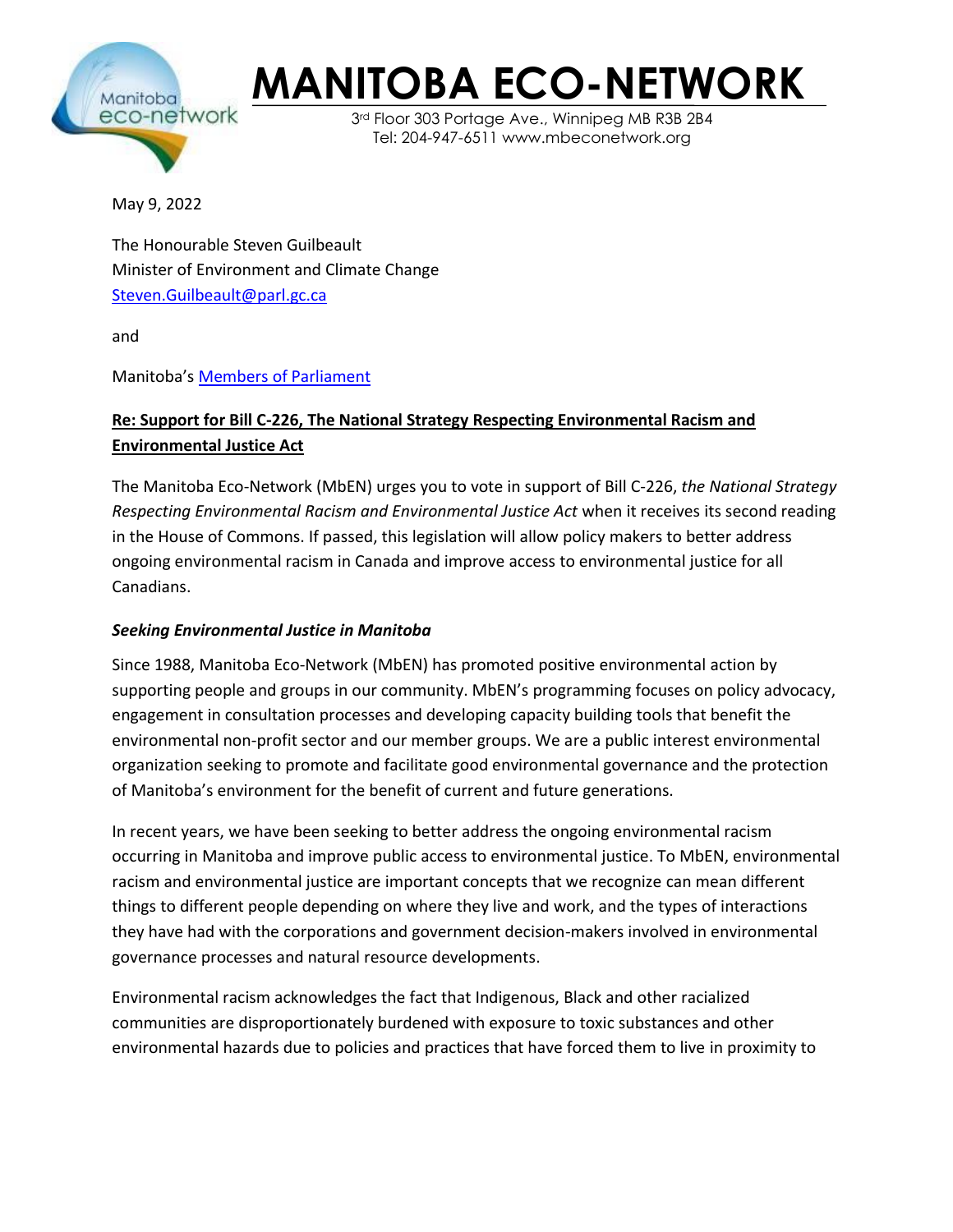polluting industries and natural resource developments.<sup>1</sup> These health and environmental hazards have been linked to high rates of cancer, reproductive diseases, respiratory illnesses, and other health problems in these communities. In Manitoba, examples of environmental racism include the development and operation of hydroelectricity and water control infrastructure projects and the disproportionate exposure of Indigenous, Black, and other racialized communities to toxic substances in inner-city and mature neighbourhoods in the City of Winnipeg.

The environmental justice movement emerged in Canada in response to the problems caused by systemic environmental racism. At its core, environmental justice is focused on equity, empowerment, and meaningful policy and legal change. As a member of this movement, MbEN has been advocating for improved public access to environmental justice through our policy advocacy activities and our *[Healthy Environment, Healthy Neighbourhood](https://mbeconetwork.org/projects/healthy-environment-healthy-neighbourhood/)* (HEHN) project, which is focused on the inner-city and low-income and marginalized individuals in the City of Winnipeg. This project was created after community groups from areas affected by industrial pollution reached out to MbEN for help. Their efforts to secure meaningful remedies for the harms to their communities have been unsuccessful. In response, MbEN designed this project to document community members' experiences, explore legal remedies, and identify gaps in the legal framework. Areas for the HEHN project encompass communities that are marginalized in some way, typically by Indigenous identity, newcomer status, and being low-income. Marginalized communities are more vulnerable to exposure to harmful pollution and may also have less power to demand that the pollution be cleaned up.

There are many examples of the struggles endured by residents as they have attempted to protect themselves and their families from toxic contamination. For example, soil, air, water, and snow sampling for lead and other toxics has been conducted multiple times in Winnipeg since the 1970s, and more recently since 2016.<sup>2</sup> Tests repeatedly show that the levels of lead and other toxic substances are elevated well beyond acceptable limits. In some cases, the levels of certain contaminants have been found to be ten to fifteen times the recommended limit. Lead in drinking

<sup>1</sup> Adnil Gosine & Cheryl Teelucksingh, *Environmental Justice and Racism in Canada: An Introduction* (Toronto, Can: Emond Montgomery Publications Ltd., 2008); Kaitlyn Mitchell & Zacharay D'Onofrio, "Environmental Injustice and Racism in Canada: The First Step is Admitting We Have a Problem" (2016) 29 Journal of Environmental Law and Practice 305; Ingrid Waldron*, There's Something in the Water: Environmental Racism in Indigenous and Black Communities* (Black Point, NS: Fernwood Publishing, 2018).

<sup>2</sup> See for example, Elisha Dacey, "Testing Reveals Toxic Heavy Metals in St. Boniface Soil," *CBC*, August 18, 2017; Kristin Annable, "Unsafe Lead Levels Remain at Weston School's Sports Field, Gov't Officials Say Winter Minimizes Risk," *CBC*, November 29, 2018; Cameron MacLean, "High Lead Levels in Soil a Lingering Reminder of Point Douglas's Industrial Past," CBC, December 1, 2018; Kristin Annable, "New Test Results Show Lead Contamination in St. Boniface Gardens up to 10 Times Recommended Level," *CBC*, May 31, 2019; Cameron MacLean, "Fences Going Back up around Weston School Field Pending More Tests for Lead in Soil," CBC, April 12, 2019; Government of Manitoba, "Sampling Report: Surface Soil Lead Levels in Winnipeg, Manitoba: 2007 & 2008" (Government of Manitoba, May 2011), https://s3.documentcloud.org/documents/4873722/Y2011.pdf; Intrinsik Corp, "Summary of Findings, Lead Concentrations in Winnipeg Soil" (2019),

https://gov.mb.ca/asset\_library/en/proactive/2019\_2020/soil-report-summary-of-findings.pdf;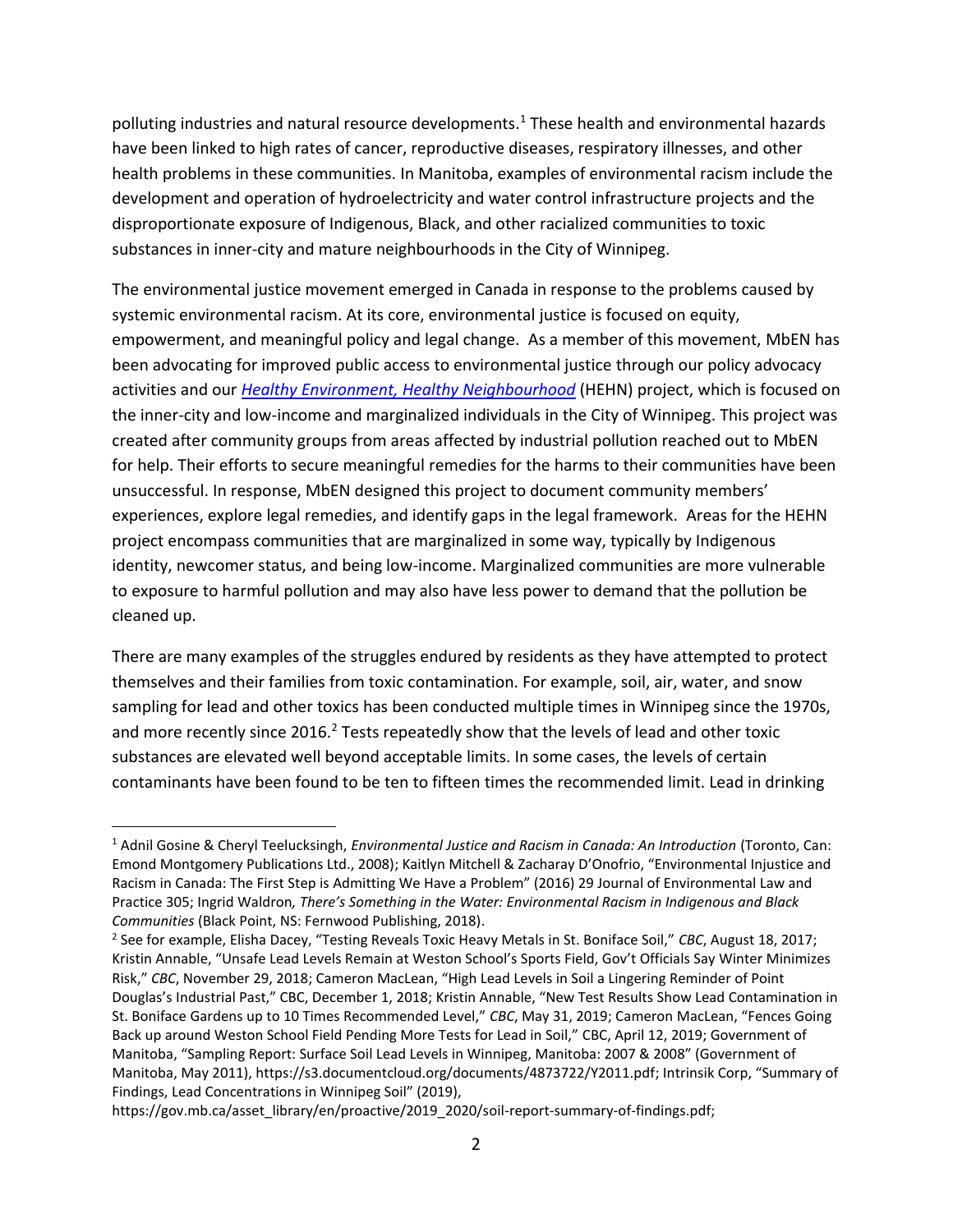water and household paint are also serious problems in Winnipeg. Homes built before the mid-1950s are likely to have lead water pipes and homes built before 1990 will have lead solder to connect water pipes.<sup>3</sup> Vulnerable populations who reside in such older housing, especially children, are at serious risk from exposure to these toxic chemicals found in their homes and surrounding communities.<sup>4</sup>

Despite a range of evidence showing elevated levels of toxic substances in their communities, community neighbourhood organizations have struggled to find meaningful solutions that allow them to protect their health and surrounding environment. Inadequate access to government reports and test results, delayed or lack of notification of contamination, and ineffective government enforcement of legislative requirements have created numerous barriers preventing access to environmental justice.<sup>5</sup> Residents in these areas are frustrated and have expressed grief that they can no longer undertake activities, like growing vegetables in their backyard, that improve their lives and help achieve food sovereignty and security in their neighbourhoods.

Our work in the community has made it clear that Manitobans need legal reforms at the federal and provincial levels that improve their access to environmental justice, which requires:

- a recognized and meaningful role for the public and community organizations in legal and policy processes related to the regulation of toxic substances, contaminated, remediated and brownfield sites, and industrial practices with potential to cause negative health or environmental impacts;
- public access to detailed information such as investigation reports, medical information about potential health impacts, follow-up and monitoring data (air, soil, water), and compliance and enforcement activities;
- funding and compensation to document the impacts of toxic, persistent and bioaccumulative substances (e.g. lead, arsenic, cadmium, nickel, mercury, aluminum) and help those facing negative health consequences as a result of exposure.
- legal standing for citizens so they can better protect their legal rights and hold industry and government accountable for actions that threaten their health and surrounding environment; and
- stronger environmental enforcement mechanisms.

<sup>&</sup>lt;sup>3</sup> Nicholas Frew, "Testing Suggests 1 in 5 Winnipeg Homes with Lead Pipes Have Unsafe Levels of Lead in Drinking Water," CBC, December 17, 2019; Jim Maloway, "Replace Lead Water Pipes," Winnipeg Free Press, May 12, 2021.

<sup>4</sup> Michael Gochfeld and Joanna Burger, "Disproportionate Exposures in Environmental Justice and Other Populations: The Importance of Outliers," *American Journal of Public Health* 101, no. S1 (December 2011): S54–59, https://doi.org/10.2105/AJPH.2011.300121. See also: City of Winnipeg, "Lead in water", online: <https://winnipeg.ca/waterandwaste/water/lead.stm>

<sup>5</sup> Kristin Annable, Katie Nicholson, and Am Ct, "'Absolutely Floored': Residents Never Told of Lead Contamination in Point Douglas Soil Because NDP Sat on Info," September 13, 2018.